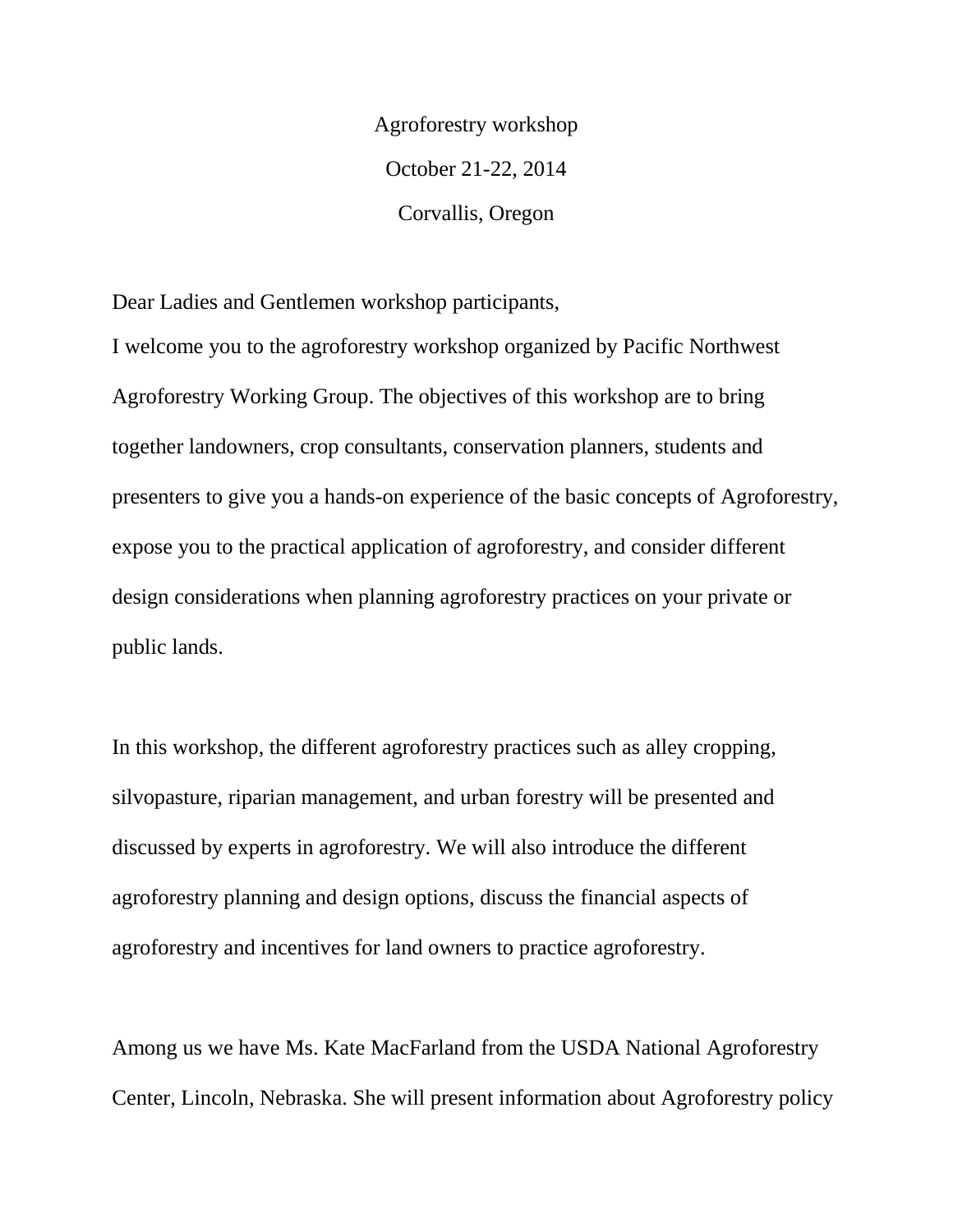and the view from Washington D.C. to promote agroforestry education, research and out-reach and the future prospect of agroforestry in the United States and the PNW region in particular.

Agroforestry is an intentional integration of trees, crops and livestock in the same unit of land to optimize the ecological, economic and social benefits of land. This integrated land-use system has been practiced by Native Americans and European pioneers for millennium. The widespread use of this strategy however, largely disappeared during the last century with the concurrent development of separate agriculture and forestry research and management practices.

Agroforestry address the following major problems in the United States. They include wind and water erosion, water pollution from agricultural run-off, winter temperature moderation, income generation, economic risk reduction and carbon sequestration to mitigate the effects of climate change.

Agroforestry practices used today in the Pacific Northwest include silvopasture for economic production, riparian buffers to create fish habitat while addressing water pollution, and erosion control, forest farming for mushrooms and floral greenery,